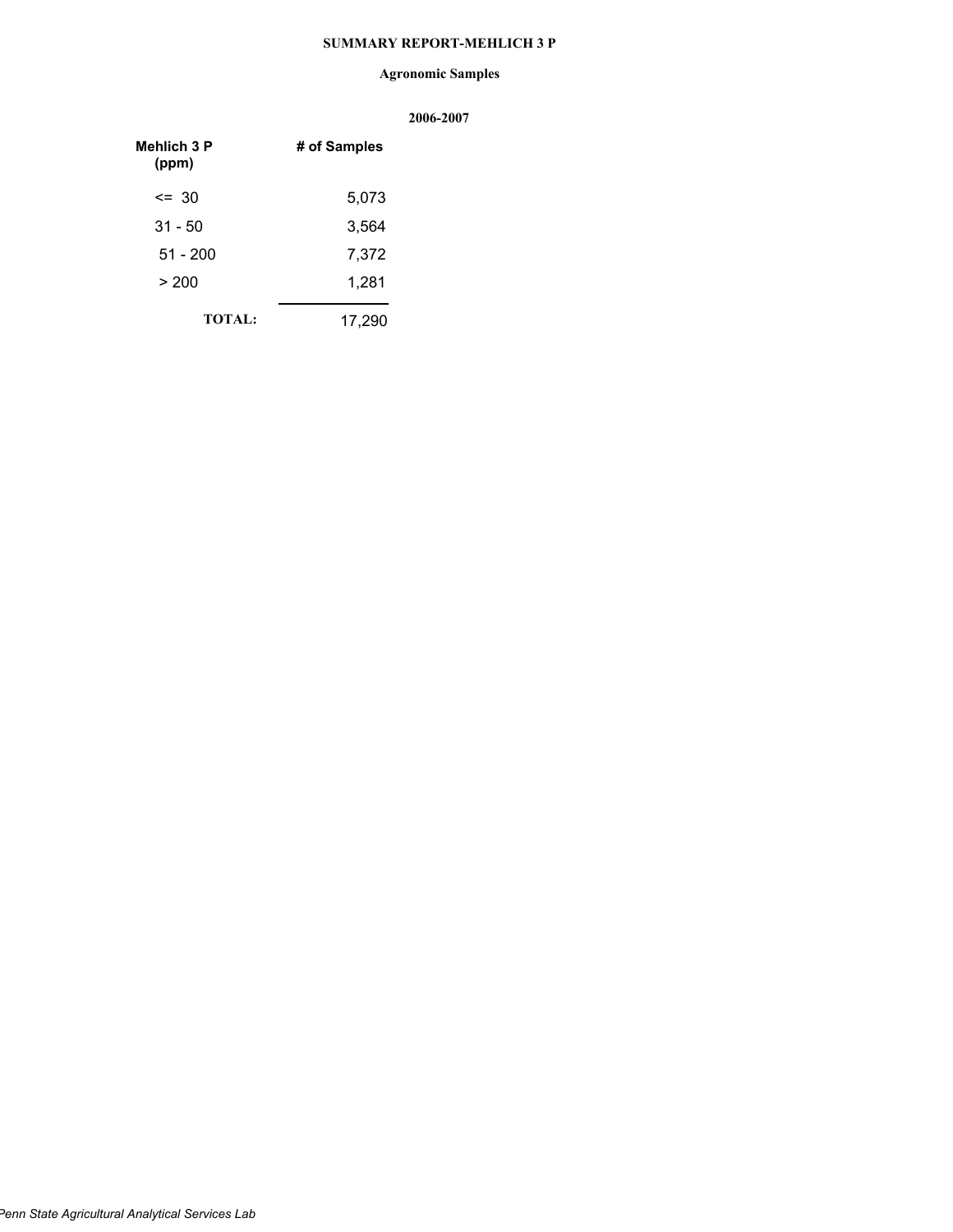# **Agronomic Samples**

| County           | <b>Total Samples</b> |                | Mehlich 3 P<br>(ppm) | # of Samples              |
|------------------|----------------------|----------------|----------------------|---------------------------|
| <b>ADAMS</b>     | 81                   |                |                      |                           |
|                  |                      | $\mathbf{1}$   | $= 30$               | 10                        |
|                  |                      | $\overline{2}$ | $31 - 50$            | 11                        |
|                  |                      | 3              | $51 - 200$           | 49                        |
|                  |                      | 4              | > 200                | 11                        |
| <b>ALLEGHENY</b> | 228                  |                |                      |                           |
|                  |                      | $\mathbf{1}$   | $\leq$ 30            | 118                       |
|                  |                      | $\overline{2}$ | $31 - 50$            | 20                        |
|                  |                      | 3              | $51 - 200$           | 85                        |
|                  |                      | 4              | > 200                | $\sqrt{5}$                |
| <b>ARMSTRONG</b> | 130                  |                |                      |                           |
|                  |                      | $\mathbf{1}$   | $= 30$               | 81                        |
|                  |                      | $\overline{2}$ | $31 - 50$            | 22                        |
|                  |                      | 3              | $51 - 200$           | 25                        |
|                  |                      | 4              | > 200                | $\overline{2}$            |
| <b>BEAVER</b>    | 73                   |                |                      |                           |
|                  |                      | $\mathbf{1}$   | $= 30$               | 45                        |
|                  |                      | $\overline{2}$ | $31 - 50$            | 16                        |
|                  |                      | 3              | $51 - 200$           | 9                         |
|                  |                      | 4              | > 200                | $\ensuremath{\mathsf{3}}$ |
| <b>BEDFORD</b>   | 206                  |                |                      |                           |
|                  |                      | $\mathbf{1}$   | $= 30$               | 65                        |
|                  |                      | $\overline{2}$ | $31 - 50$            | 54                        |
|                  |                      | 3              | $51 - 200$           | 75                        |
|                  |                      | 4              | > 200                | 12                        |
| <b>BERKS</b>     | 366                  |                |                      |                           |
|                  |                      | $\mathbf{1}$   | $= 30$               | 51                        |
|                  |                      | $\overline{2}$ | $31 - 50$            | 48                        |
|                  |                      | 3              | $51 - 200$           | 198                       |
|                  |                      | 4              | > 200                | 69                        |
| <b>BLAIR</b>     | 353                  |                |                      |                           |
|                  |                      | $\mathbf{1}$   | $= 30$               | 72                        |
|                  |                      | $\overline{2}$ | $31 - 50$            | 75                        |
|                  |                      | 3              | $51 - 200$           | 201                       |
|                  |                      | 4              | > 200                | 5                         |
| <b>BRADFORD</b>  | 719                  |                |                      |                           |
|                  |                      | 1              | $= 30$               | 166                       |
|                  |                      | $\overline{2}$ | $31 - 50$            | 146                       |
|                  |                      | 3              | $51 - 200$           | 351                       |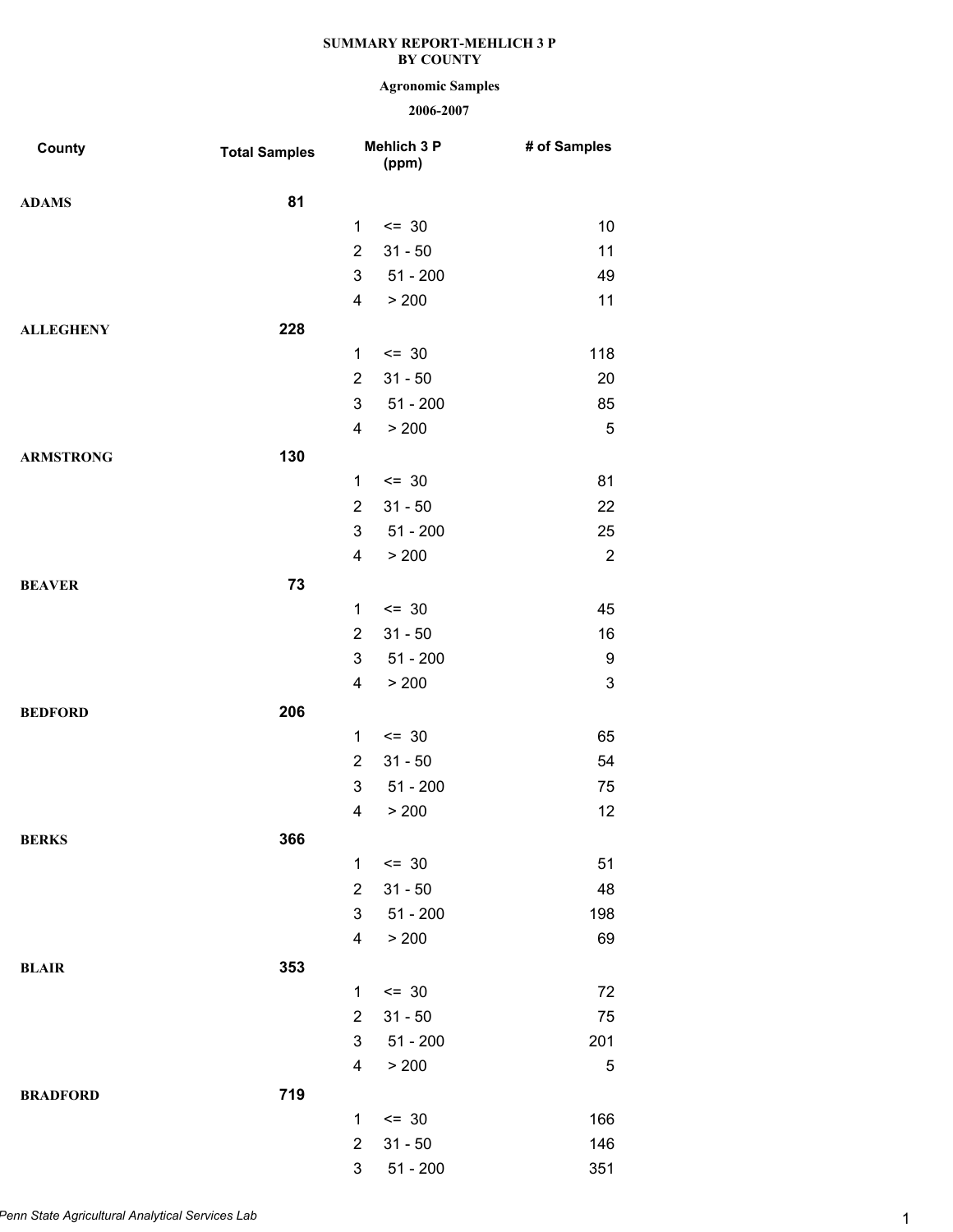# **Agronomic Samples**

| County         | <b>Total Samples</b> |                         | Mehlich 3 P<br>(ppm) | # of Samples              |
|----------------|----------------------|-------------------------|----------------------|---------------------------|
|                |                      | 4                       | > 200                | 56                        |
| <b>BUCKS</b>   | 171                  |                         |                      |                           |
|                |                      | $\mathbf{1}$            | $= 30$               | 67                        |
|                |                      | $\overline{2}$          | $31 - 50$            | 53                        |
|                |                      | 3                       | $51 - 200$           | 44                        |
|                |                      | 4                       | > 200                | $\overline{7}$            |
| <b>BUTLER</b>  | 301                  |                         |                      |                           |
|                |                      | $\mathbf 1$             | $= 30$               | 138                       |
|                |                      | $\overline{2}$          | $31 - 50$            | 57                        |
|                |                      | 3                       | $51 - 200$           | 97                        |
|                |                      | 4                       | > 200                | 9                         |
| <b>CAMBRIA</b> | 218                  |                         |                      |                           |
|                |                      | 1                       | $= 30$               | 98                        |
|                |                      | $\overline{2}$          | $31 - 50$            | 53                        |
|                |                      | 3                       | $51 - 200$           | 61                        |
|                |                      | $\overline{4}$          | > 200                | $\,6$                     |
| <b>CAMERON</b> | $\boldsymbol{9}$     |                         |                      |                           |
|                |                      | $\mathbf{1}$            | $\leq$ 30            | 5                         |
|                |                      | $\overline{2}$          | $31 - 50$            | $\ensuremath{\mathsf{3}}$ |
|                |                      | 3                       | $51 - 200$           | $\mathbf 1$               |
| <b>CARBON</b>  | 12                   |                         |                      |                           |
|                |                      | $\mathbf{1}$            | $= 30$               | 4                         |
|                |                      | $\overline{2}$          | $31 - 50$            | 3                         |
|                |                      | 3                       | $51 - 200$           | 5                         |
| <b>CENTRE</b>  | 2,194                |                         |                      |                           |
|                |                      | 1                       | $\leq$ 30            | 534                       |
|                |                      | $\overline{2}$          | $31 - 50$            | 641                       |
|                |                      | 3                       | $51 - 200$           | 905                       |
|                |                      | $\overline{\mathbf{4}}$ | > 200                | 114                       |
| <b>CHESTER</b> | 155                  |                         |                      |                           |
|                |                      | $\mathbf{1}$            | $= 30$               | 64                        |
|                |                      | $\overline{2}$          | $31 - 50$            | 31                        |
|                |                      | 3                       | $51 - 200$           | 45                        |
|                |                      | $\overline{\mathbf{4}}$ | > 200                | 15                        |
| <b>CLARION</b> | 263                  |                         |                      |                           |
|                |                      | 1                       | $= 30$               | 101                       |
|                |                      | $\overline{2}$          | $31 - 50$            | 43                        |
|                |                      | 3                       | $51 - 200$           | 96                        |
|                |                      | 4                       | > 200                | 23                        |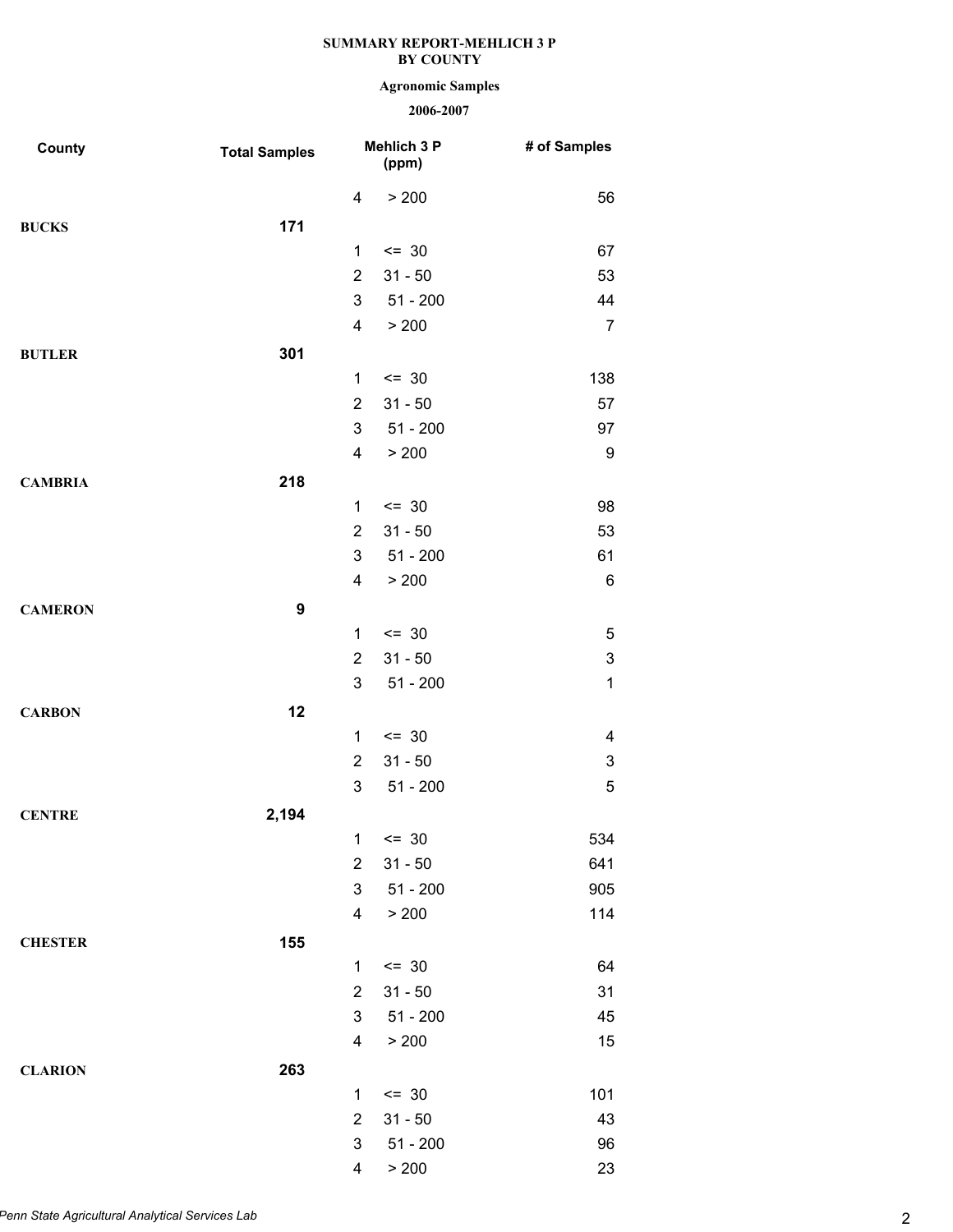# **Agronomic Samples**

| County            | <b>Total Samples</b> |                | Mehlich 3 P<br>(ppm) | # of Samples   |
|-------------------|----------------------|----------------|----------------------|----------------|
| <b>CLEARFIELD</b> | 345                  |                |                      |                |
|                   |                      | $\mathbf{1}$   | $\leq$ 30            | 163            |
|                   |                      | $\overline{2}$ | $31 - 50$            | 65             |
|                   |                      | 3              | $51 - 200$           | 109            |
|                   |                      | 4              | > 200                | 8              |
| <b>CLINTON</b>    | 207                  |                |                      |                |
|                   |                      | 1              | $= 30$               | 58             |
|                   |                      | $\overline{2}$ | $31 - 50$            | 45             |
|                   |                      | 3              | $51 - 200$           | 102            |
|                   |                      | 4              | > 200                | $\overline{2}$ |
| <b>COLUMBIA</b>   | 288                  |                |                      |                |
|                   |                      | $\mathbf{1}$   | $= 30$               | 55             |
|                   |                      | $\overline{2}$ | $31 - 50$            | 64             |
|                   |                      | 3              | $51 - 200$           | 156            |
|                   |                      | 4              | > 200                | 13             |
| <b>CRAWFORD</b>   | 497                  |                |                      |                |
|                   |                      | $\mathbf{1}$   | $\leq$ 30            | 233            |
|                   |                      | $\overline{2}$ | $31 - 50$            | 138            |
|                   |                      | 3              | $51 - 200$           | 123            |
|                   |                      | 4              | > 200                | 3              |
| <b>CUMBERLAND</b> | 419                  |                |                      |                |
|                   |                      | 1              | $= 30$               | 117            |
|                   |                      | $\overline{2}$ | $31 - 50$            | 82             |
|                   |                      | 3              | $51 - 200$           | 185            |
|                   |                      | 4              | > 200                | 35             |
| <b>DAUPHIN</b>    | 253                  |                |                      |                |
|                   |                      | $\mathbf{1}$   | $= 30$               | 53             |
|                   |                      | $\overline{2}$ | $31 - 50$            | 40             |
|                   |                      | 3              | $51 - 200$           | 128            |
|                   |                      | 4              | > 200                | 32             |
| <b>DELAWARE</b>   | 306                  |                |                      |                |
|                   |                      | $\overline{2}$ | $31 - 50$            | $\overline{2}$ |
|                   |                      | 3              | $51 - 200$           | 193            |
|                   |                      | 4              | > 200                | 111            |
| <b>ELK</b>        | 50                   |                |                      |                |
|                   |                      | 1              | $= 30$               | 41             |
|                   |                      | $\overline{2}$ | $31 - 50$            | 5              |
|                   |                      | 3              | $51 - 200$           | 4              |
| <b>ERIE</b>       | 304                  |                |                      |                |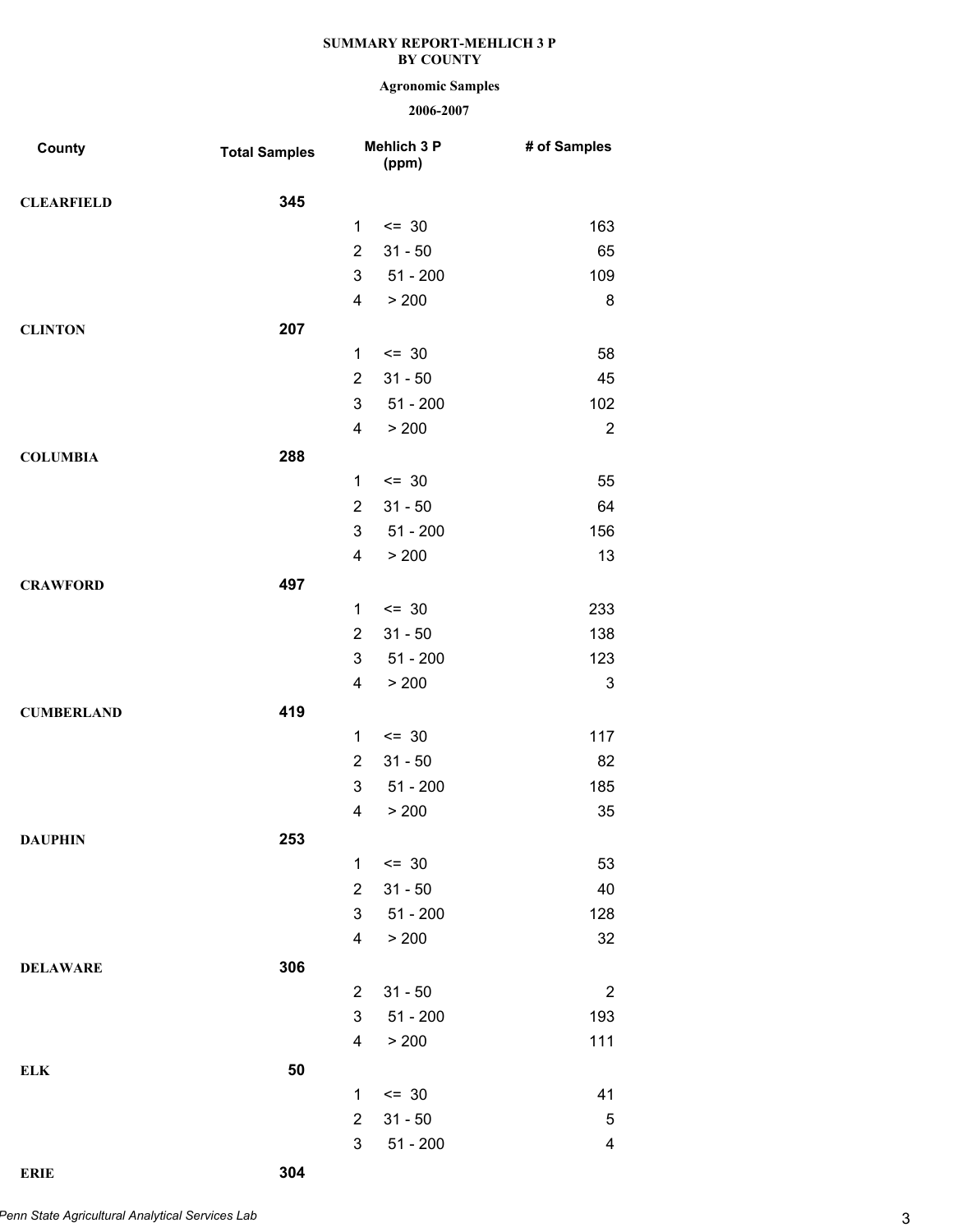# **Agronomic Samples**

| County            | <b>Total Samples</b> |                         | Mehlich 3 P<br>(ppm) | # of Samples              |
|-------------------|----------------------|-------------------------|----------------------|---------------------------|
|                   |                      | 1                       | $= 30$               | 122                       |
|                   |                      | $\overline{2}$          | $31 - 50$            | 53                        |
|                   |                      | 3                       | $51 - 200$           | 110                       |
|                   |                      | 4                       | > 200                | 19                        |
| <b>FAYETTE</b>    | 193                  |                         |                      |                           |
|                   |                      | 1                       | $= 30$               | 95                        |
|                   |                      | $\overline{2}$          | $31 - 50$            | 22                        |
|                   |                      | 3                       | $51 - 200$           | 71                        |
|                   |                      | 4                       | > 200                | $\sqrt{5}$                |
| <b>FOREST</b>     | 11                   |                         |                      |                           |
|                   |                      | $\mathbf{1}$            | $= 30$               | 6                         |
|                   |                      | $\overline{2}$          | $31 - 50$            | $\ensuremath{\mathsf{3}}$ |
|                   |                      | 3                       | $51 - 200$           | $\overline{\mathbf{c}}$   |
| <b>FRANKLIN</b>   | 197                  |                         |                      |                           |
|                   |                      | $\mathbf{1}$            | $= 30$               | 44                        |
|                   |                      | $\overline{2}$          | $31 - 50$            | 36                        |
|                   |                      | 3                       | $51 - 200$           | 103                       |
|                   |                      | 4                       | > 200                | 14                        |
| <b>FULTON</b>     | 63                   |                         |                      |                           |
|                   |                      | $\mathbf{1}$            | $= 30$               | 23                        |
|                   |                      | $\overline{2}$          | $31 - 50$            | 11                        |
|                   |                      | 3                       | $51 - 200$           | 22                        |
|                   |                      | 4                       | > 200                | $\overline{7}$            |
| <b>GREENE</b>     | 54                   |                         |                      |                           |
|                   |                      | 1                       | $= 30$               | 31                        |
|                   |                      | $\overline{2}$          | $31 - 50$            | 14                        |
|                   |                      | 3                       | $51 - 200$           | 9                         |
| <b>HUNTINGDON</b> | 174                  |                         |                      |                           |
|                   |                      | 1                       | $= 30$               | 59                        |
|                   |                      | $\overline{2}$          | $31 - 50$            | 38                        |
|                   |                      | 3                       | $51 - 200$           | 68                        |
|                   |                      | 4                       | > 200                | 9                         |
| <b>INDIANA</b>    | 307                  |                         |                      |                           |
|                   |                      | $\mathbf{1}$            | $= 30$               | 146                       |
|                   |                      | $\overline{2}$          | $31 - 50$            | 70                        |
|                   |                      | 3                       | $51 - 200$           | 88                        |
|                   |                      | $\overline{\mathbf{4}}$ | > 200                | 3                         |
| <b>JEFFERSON</b>  | 190                  |                         |                      |                           |
|                   |                      | $\mathbf 1$             | $= 30$               | 98                        |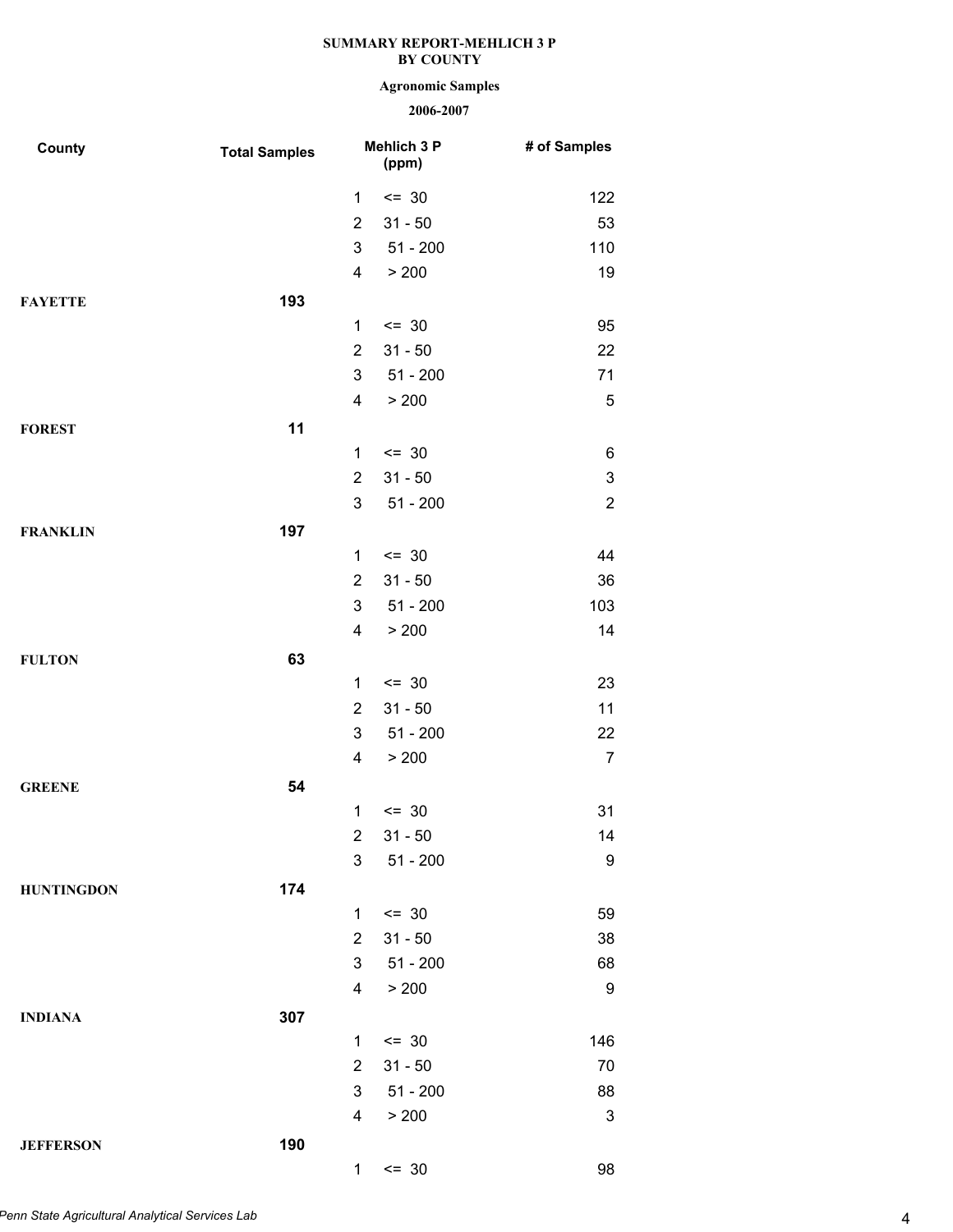# **Agronomic Samples**

| County            | <b>Total Samples</b> |                | Mehlich 3 P<br>(ppm) | # of Samples   |
|-------------------|----------------------|----------------|----------------------|----------------|
|                   |                      | $\overline{2}$ | $31 - 50$            | 47             |
|                   |                      | 3              | $51 - 200$           | 44             |
|                   |                      | 4              | > 200                | 1              |
| <b>JUNIATA</b>    | 217                  |                |                      |                |
|                   |                      | $\mathbf{1}$   | $= 30$               | 49             |
|                   |                      | $\overline{2}$ | $31 - 50$            | 25             |
|                   |                      | 3              | $51 - 200$           | 99             |
|                   |                      | 4              | > 200                | 44             |
| <b>LACKAWANNA</b> | 85                   |                |                      |                |
|                   |                      | $\mathbf{1}$   | $= 30$               | 21             |
|                   |                      | $\overline{2}$ | $31 - 50$            | 13             |
|                   |                      | 3              | $51 - 200$           | 48             |
|                   |                      | 4              | > 200                | 3              |
| <b>LANCASTER</b>  | 454                  |                |                      |                |
|                   |                      | 1              | $= 30$               | 67             |
|                   |                      | $\overline{2}$ | $31 - 50$            | 42             |
|                   |                      | 3              | $51 - 200$           | 233            |
|                   |                      | 4              | > 200                | 112            |
| <b>LANCSTER</b>   | 13                   |                |                      |                |
|                   |                      | $\mathbf{1}$   | $\leq$ 30            | $\mathbf 1$    |
|                   |                      | $\overline{2}$ | $31 - 50$            | 5              |
|                   |                      | 3              | $51 - 200$           | $\overline{7}$ |
| <b>LAWRENCE</b>   | 236                  |                |                      |                |
|                   |                      | 1              | $= 30$               | 74             |
|                   |                      | $\overline{2}$ | $31 - 50$            | 74             |
|                   |                      | 3              | $51 - 200$           | 85             |
|                   |                      | 4              | > 200                | 3              |
| <b>LEBANON</b>    | 270                  |                |                      |                |
|                   |                      | $\mathbf{1}$   | $\leq$ 30            | 59             |
|                   |                      | $\overline{2}$ | $31 - 50$            | 48             |
|                   |                      | 3              | $51 - 200$           | 126            |
|                   |                      | 4              | > 200                | 37             |
| <b>LEHIGH</b>     | 225                  |                |                      |                |
|                   |                      | $\mathbf{1}$   | $= 30$               | 39             |
|                   |                      | $\overline{2}$ | $31 - 50$            | 53             |
|                   |                      | 3              | $51 - 200$           | 129            |
|                   |                      | 4              | > 200                | 4              |
| <b>LUZERNE</b>    | 261                  |                |                      |                |
|                   |                      | $\mathbf 1$    | $= 30$               | 54             |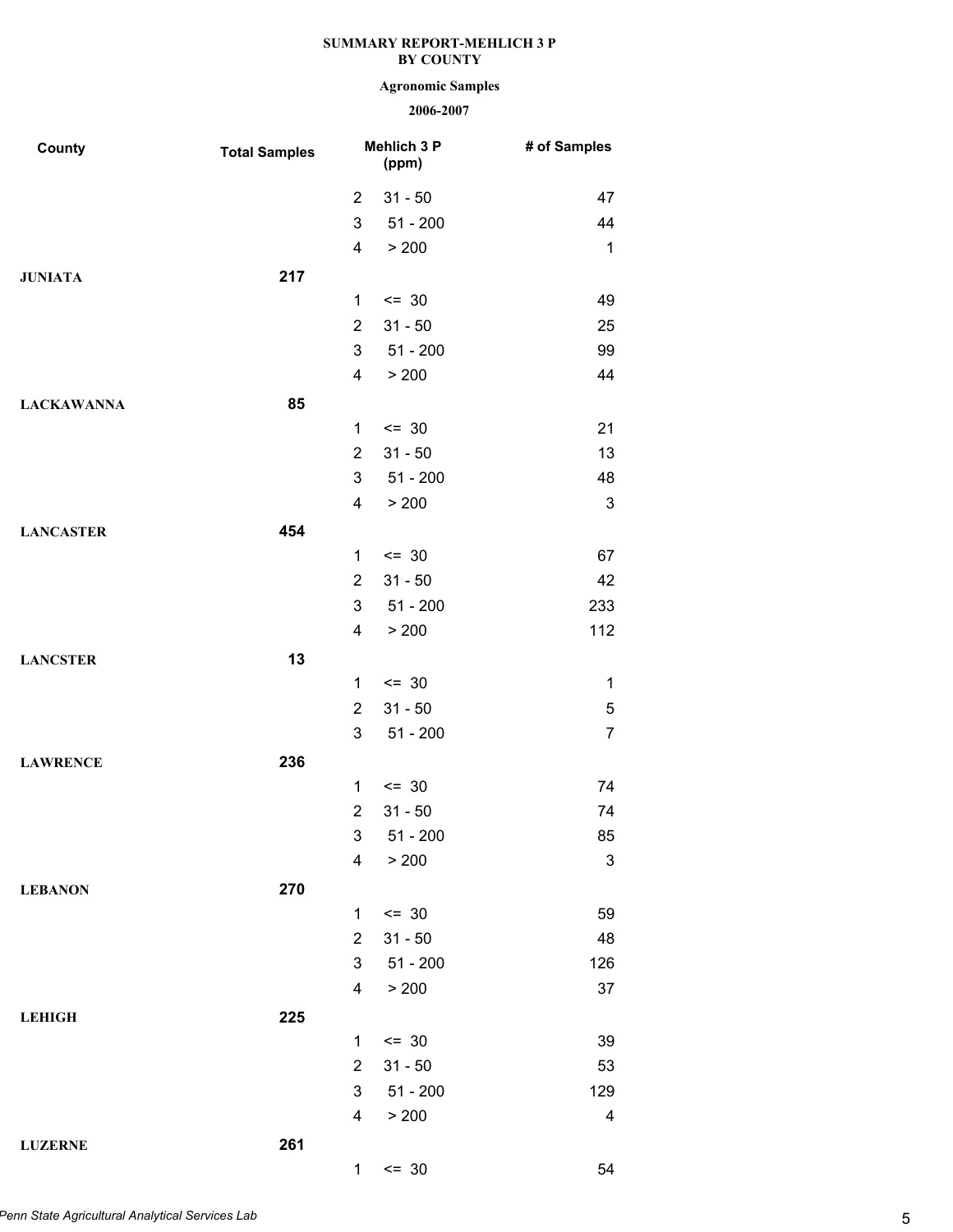# **Agronomic Samples**

| County             | <b>Total Samples</b> |                | Mehlich 3 P<br>(ppm) | # of Samples              |
|--------------------|----------------------|----------------|----------------------|---------------------------|
|                    |                      | $\overline{2}$ | $31 - 50$            | 67                        |
|                    |                      | 3              | $51 - 200$           | 128                       |
|                    |                      | 4              | > 200                | 12                        |
| <b>LYCOMING</b>    | 325                  |                |                      |                           |
|                    |                      | $\mathbf{1}$   | $= 30$               | 96                        |
|                    |                      | $\overline{2}$ | $31 - 50$            | 75                        |
|                    |                      | 3              | $51 - 200$           | 115                       |
|                    |                      | 4              | > 200                | 39                        |
| <b>MCKEAN</b>      | 37                   |                |                      |                           |
|                    |                      | 1              | $= 30$               | 17                        |
|                    |                      | $\overline{2}$ | $31 - 50$            | 10                        |
|                    |                      | 3              | $51 - 200$           | 10                        |
| <b>MERCER</b>      | 516                  |                |                      |                           |
|                    |                      | 1              | $= 30$               | 236                       |
|                    |                      | $\overline{2}$ | $31 - 50$            | 131                       |
|                    |                      | 3              | $51 - 200$           | 147                       |
|                    |                      | 4              | > 200                | $\overline{2}$            |
| <b>MIFFLIN</b>     | 99                   |                |                      |                           |
|                    |                      | 1              | $= 30$               | 13                        |
|                    |                      | $\overline{2}$ | $31 - 50$            | 13                        |
|                    |                      | 3              | $51 - 200$           | 66                        |
|                    |                      | 4              | > 200                | $\overline{7}$            |
| <b>MONROE</b>      | 55                   |                |                      |                           |
|                    |                      | 1              | $= 30$               | 6                         |
|                    |                      | $\overline{2}$ | $31 - 50$            | 17                        |
|                    |                      | 3 <sup>7</sup> | $51 - 200$           | 29                        |
|                    |                      | 4              | > 200                | $\ensuremath{\mathsf{3}}$ |
| <b>MONTGOMERY</b>  | 94                   |                |                      |                           |
|                    |                      | $\mathbf{1}$   | $\leq$ 30            | 44                        |
|                    |                      | $\overline{2}$ | $31 - 50$            | 14                        |
|                    |                      | 3              | $51 - 200$           | 33                        |
|                    |                      | 4              | > 200                | 3                         |
| <b>MONTOUR</b>     | 154                  |                |                      |                           |
|                    |                      | 1              | $= 30$               | 27                        |
|                    |                      | $\overline{2}$ | $31 - 50$            | 42                        |
|                    |                      | 3              | $51 - 200$           | 55                        |
|                    |                      | 4              | > 200                | 30                        |
| <b>NORTHAMPTON</b> | 98                   |                |                      |                           |
|                    |                      | $\mathbf 1$    | $= 30$               | 42                        |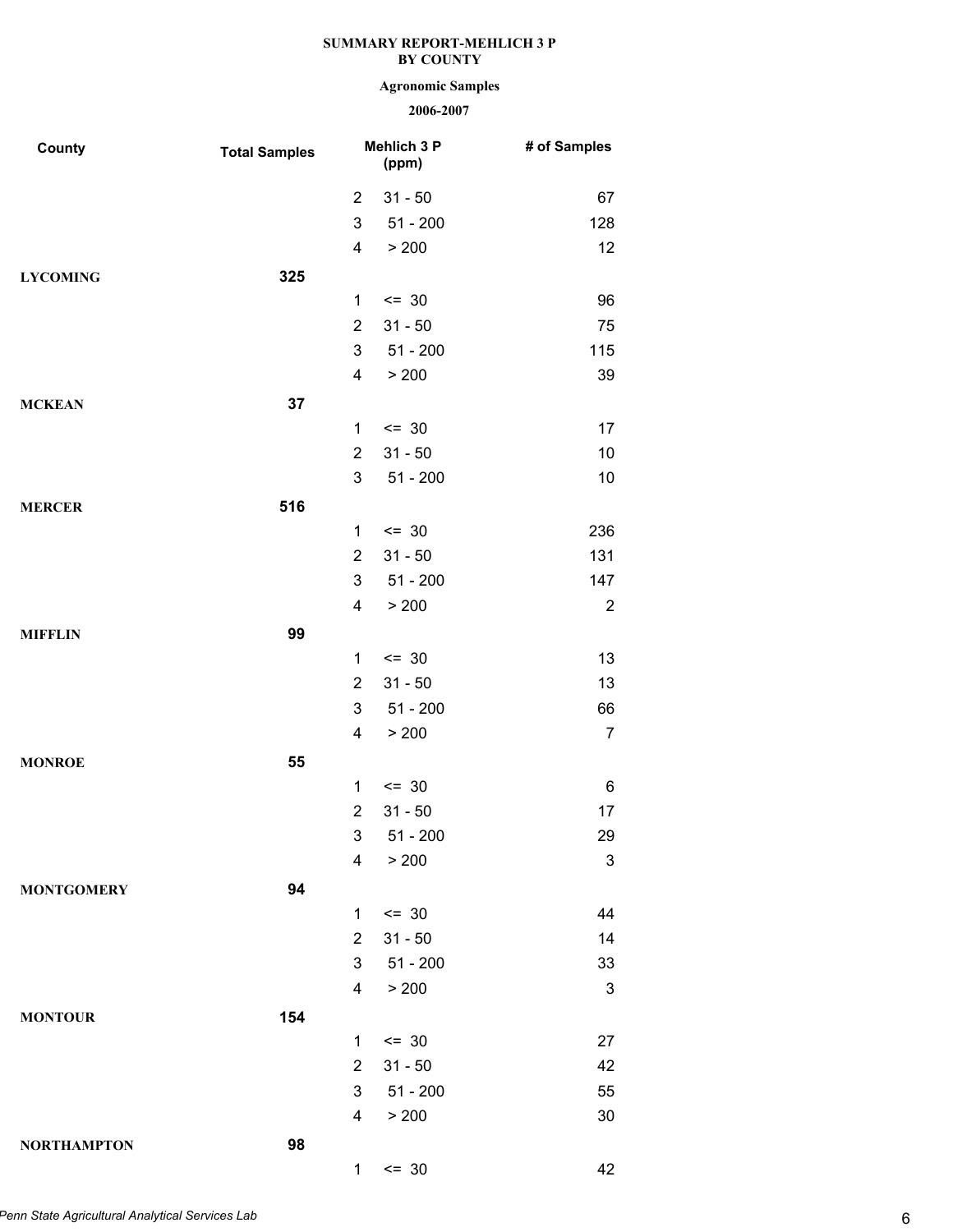# **Agronomic Samples**

| <b>County</b>         | <b>Total Samples</b> |                | Mehlich 3 P<br>(ppm) | # of Samples   |
|-----------------------|----------------------|----------------|----------------------|----------------|
|                       |                      | $\overline{2}$ | $31 - 50$            | 18             |
|                       |                      | 3              | $51 - 200$           | 35             |
|                       |                      | 4              | > 200                | $\mathsf 3$    |
| <b>NORTHUMBERLAND</b> | 383                  |                |                      |                |
|                       |                      | $\mathbf{1}$   | $= 30$               | 34             |
|                       |                      | $\overline{2}$ | $31 - 50$            | 76             |
|                       |                      | 3              | $51 - 200$           | 243            |
|                       |                      | 4              | > 200                | 30             |
| <b>PERRY</b>          | 657                  |                |                      |                |
|                       |                      | 1              | $= 30$               | 61             |
|                       |                      | $\overline{2}$ | $31 - 50$            | 136            |
|                       |                      | 3              | $51 - 200$           | 405            |
|                       |                      | 4              | > 200                | 55             |
| <b>PHILADELPHIA</b>   | 4                    |                |                      |                |
|                       |                      | 1              | $= 30$               | $\overline{2}$ |
|                       |                      | $\overline{2}$ | $31 - 50$            | $\overline{2}$ |
| <b>PIKE</b>           | 9                    |                |                      |                |
|                       |                      | 1              | $= 30$               | 4              |
|                       |                      | $\overline{2}$ | $31 - 50$            | $\mathbf 1$    |
|                       |                      | 3              | $51 - 200$           | 2              |
|                       |                      | 4              | > 200                | $\overline{2}$ |
| <b>POTTER</b>         | 143                  |                |                      |                |
|                       |                      | 1              | $= 30$               | 65             |
|                       |                      | $\overline{2}$ | $31 - 50$            | 24             |
|                       |                      | 3              | $51 - 200$           | 52             |
|                       |                      | 4              | > 200                | $\mathbf{2}$   |
| <b>SCHUYLKILL</b>     | 497                  |                |                      |                |
|                       |                      | 1              | $= 30$               | 40             |
|                       |                      | $\overline{2}$ | $31 - 50$            | 66             |
|                       |                      | 3              | $51 - 200$           | 303            |
|                       |                      | 4              | > 200                | 88             |
| <b>SNYDER</b>         | 210                  |                |                      |                |
|                       |                      | $\mathbf 1$    | $= 30$               | 25             |
|                       |                      | $\overline{2}$ | $31 - 50$            | 20             |
|                       |                      | 3              | $51 - 200$           | 122            |
|                       |                      | 4              | > 200                | 43             |
| <b>SOMERSET</b>       | 200                  |                |                      |                |
|                       |                      | 1              | $\leq$ 30            | 98             |
|                       |                      | $\overline{2}$ | $31 - 50$            | 47             |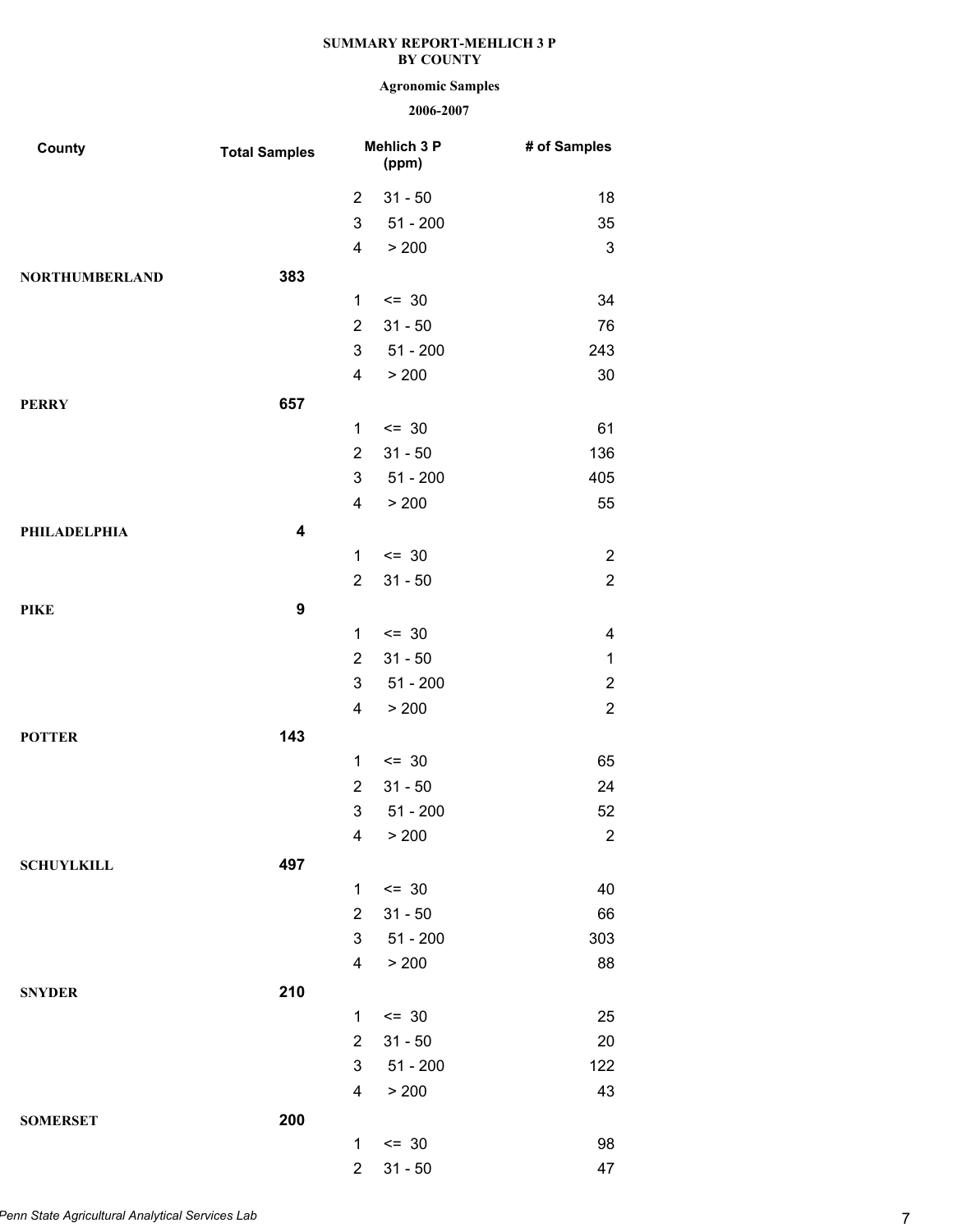# **Agronomic Samples**

| County             | <b>Total Samples</b> |                         | Mehlich 3 P<br>(ppm) | # of Samples   |
|--------------------|----------------------|-------------------------|----------------------|----------------|
|                    |                      | 3                       | $51 - 200$           | 53             |
|                    |                      | 4                       | > 200                | $\overline{c}$ |
| <b>SULLIVAN</b>    | 96                   |                         |                      |                |
|                    |                      | $\mathbf{1}$            | $\leq$ 30            | 38             |
|                    |                      | $\overline{2}$          | $31 - 50$            | 18             |
|                    |                      | 3                       | $51 - 200$           | 38             |
|                    |                      | $\overline{\mathbf{4}}$ | > 200                | $\overline{2}$ |
| <b>SUSQUEHANNA</b> | 269                  |                         |                      |                |
|                    |                      | 1                       | $\leq$ 30            | 96             |
|                    |                      | $\overline{2}$          | $31 - 50$            | 53             |
|                    |                      | $\mathfrak{B}$          | $51 - 200$           | 112            |
|                    |                      | 4                       | > 200                | 8              |
| <b>TIOGA</b>       | 557                  |                         |                      |                |
|                    |                      | 1                       | $\leq$ 30            | 228            |
|                    |                      | $\overline{2}$          | $31 - 50$            | 115            |
|                    |                      | $\mathbf{3}$            | $51 - 200$           | 198            |
|                    |                      | 4                       | > 200                | 16             |
| <b>UNION</b>       | 337                  |                         |                      |                |
|                    |                      | 1                       | $\leq$ 30            | 32             |
|                    |                      | $\overline{2}$          | $31 - 50$            | 38             |
|                    |                      | 3                       | $51 - 200$           | 209            |
|                    |                      | $\overline{\mathbf{4}}$ | > 200                | 58             |
| <b>VENANGO</b>     | 83                   |                         |                      |                |
|                    |                      | 1                       | $\leq$ 30            | 58             |
|                    |                      | $\overline{2}$          | $31 - 50$            | 13             |
|                    |                      | 3 <sup>7</sup>          | 51 - 200             | 12             |
| <b>WARREN</b>      | 67                   |                         |                      |                |
|                    |                      | 1                       | $\leq$ 30            | 38             |
|                    |                      | $\overline{2}$          | $31 - 50$            | 12             |
|                    |                      | 3                       | $51 - 200$           | 12             |
|                    |                      | $\overline{\mathbf{4}}$ | > 200                | 5              |
| <b>WASHINGTON</b>  | 224                  |                         |                      |                |
|                    |                      | 1.                      | $\leq$ 30            | 127            |
|                    |                      | $\overline{2}$          | $31 - 50$            | 53             |
|                    |                      | 3                       | $51 - 200$           | 41             |
|                    |                      | 4                       | > 200                | 3              |
| <b>WAYNE</b>       | 62                   |                         |                      |                |
|                    |                      | 1                       | $\leq$ 30            | 10             |
|                    |                      | $\overline{2}$          | $31 - 50$            | 10             |